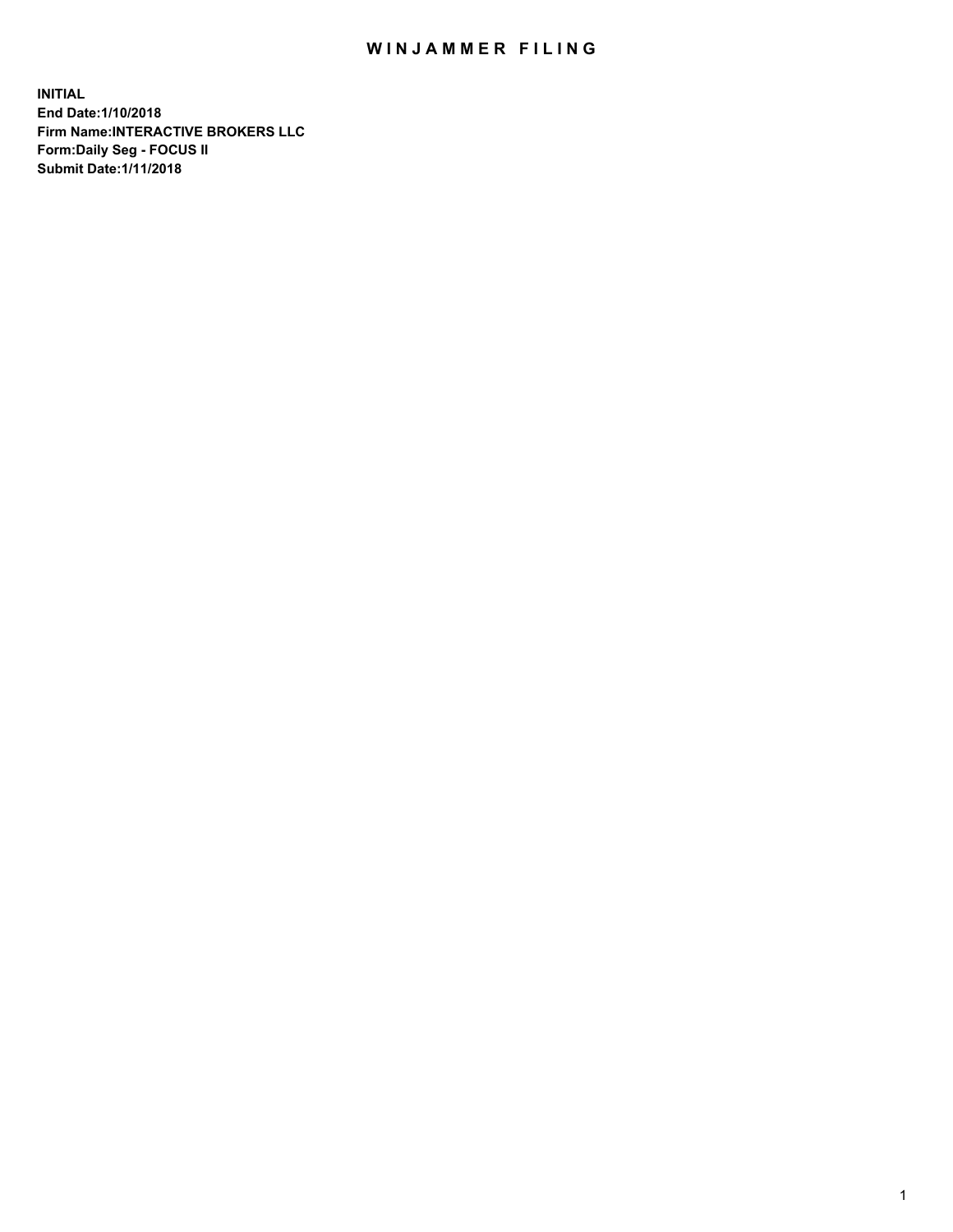## **INITIAL End Date:1/10/2018 Firm Name:INTERACTIVE BROKERS LLC Form:Daily Seg - FOCUS II Submit Date:1/11/2018 Daily Segregation - Cover Page**

| Name of Company<br><b>Contact Name</b><br><b>Contact Phone Number</b><br><b>Contact Email Address</b>                                                                                                                                                                                                                          | <b>INTERACTIVE BROKERS LLC</b><br><b>James Menicucci</b><br>203-618-8085<br>jmenicucci@interactivebrokers.c<br>om |
|--------------------------------------------------------------------------------------------------------------------------------------------------------------------------------------------------------------------------------------------------------------------------------------------------------------------------------|-------------------------------------------------------------------------------------------------------------------|
| FCM's Customer Segregated Funds Residual Interest Target (choose one):<br>a. Minimum dollar amount: ; or<br>b. Minimum percentage of customer segregated funds required:% ; or<br>c. Dollar amount range between: and; or<br>d. Percentage range of customer segregated funds required between: % and %.                       | $\overline{\mathbf{0}}$<br>0<br>155,000,000 245,000,000<br>00                                                     |
| FCM's Customer Secured Amount Funds Residual Interest Target (choose one):<br>a. Minimum dollar amount: ; or<br>b. Minimum percentage of customer secured funds required:%; or<br>c. Dollar amount range between: and; or<br>d. Percentage range of customer secured funds required between: % and %.                          | $\overline{\mathbf{0}}$<br>0<br>80,000,000 120,000,000<br>00                                                      |
| FCM's Cleared Swaps Customer Collateral Residual Interest Target (choose one):<br>a. Minimum dollar amount: ; or<br>b. Minimum percentage of cleared swaps customer collateral required:% ; or<br>c. Dollar amount range between: and; or<br>d. Percentage range of cleared swaps customer collateral required between:% and%. | $\overline{\mathbf{0}}$<br>$\overline{\mathbf{0}}$<br>00<br>0 <sub>0</sub>                                        |

Attach supporting documents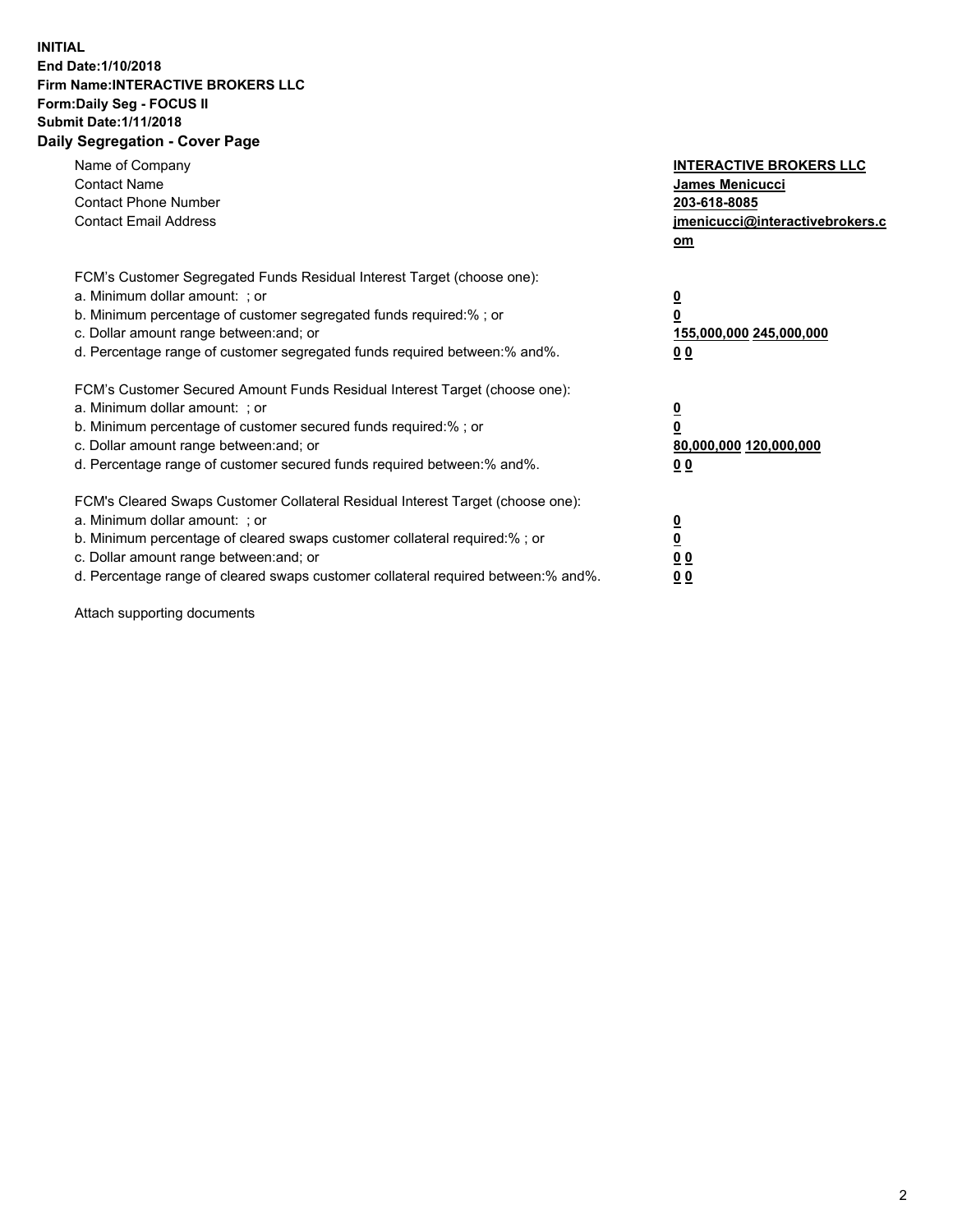## **INITIAL End Date:1/10/2018 Firm Name:INTERACTIVE BROKERS LLC Form:Daily Seg - FOCUS II Submit Date:1/11/2018 Daily Segregation - Secured Amounts**

|                | Daily Jegregation - Jeculed Aniounts                                                                       |                                    |
|----------------|------------------------------------------------------------------------------------------------------------|------------------------------------|
|                | Foreign Futures and Foreign Options Secured Amounts                                                        |                                    |
|                | Amount required to be set aside pursuant to law, rule or regulation of a foreign                           | $0$ [7305]                         |
|                | government or a rule of a self-regulatory organization authorized thereunder                               |                                    |
| 1.             | Net ledger balance - Foreign Futures and Foreign Option Trading - All Customers                            |                                    |
|                | A. Cash                                                                                                    | 475,378,595 [7315]                 |
|                | B. Securities (at market)                                                                                  | $0$ [7317]                         |
| 2.             | Net unrealized profit (loss) in open futures contracts traded on a foreign board of trade                  | 35,931,040 [7325]                  |
| 3.             | Exchange traded options                                                                                    |                                    |
|                | a. Market value of open option contracts purchased on a foreign board of trade                             | 14,422 [7335]                      |
|                | b. Market value of open contracts granted (sold) on a foreign board of trade                               | -103,238 [7337]                    |
| 4.             | Net equity (deficit) (add lines 1.2. and 3.)                                                               | 511,220,819 [7345]                 |
| 5.             | Account liquidating to a deficit and account with a debit balances - gross amount                          | 3,039 [7351]                       |
|                | Less: amount offset by customer owned securities                                                           | 0 [7352] 3,039 [7354]              |
| 6.             | Amount required to be set aside as the secured amount - Net Liquidating Equity                             | 511,223,858 [7355]                 |
|                | Method (add lines 4 and 5)                                                                                 |                                    |
| 7.             | Greater of amount required to be set aside pursuant to foreign jurisdiction (above) or line                | 511,223,858 [7360]                 |
|                | 6.                                                                                                         |                                    |
|                | FUNDS DEPOSITED IN SEPARATE REGULATION 30.7 ACCOUNTS                                                       |                                    |
| $\mathbf{1}$ . | Cash in banks                                                                                              |                                    |
|                | A. Banks located in the United States                                                                      | 65,899,860 [7500]                  |
|                | B. Other banks qualified under Regulation 30.7                                                             | 0 [7520] 65,899,860 [7530]         |
| 2.             | Securities                                                                                                 |                                    |
|                | A. In safekeeping with banks located in the United States                                                  | 422,927,910 [7540]                 |
|                | B. In safekeeping with other banks qualified under Regulation 30.7                                         | 0 [7560] 422,927,910 [7570]        |
| 3.             | Equities with registered futures commission merchants                                                      |                                    |
|                | A. Cash                                                                                                    | $0$ [7580]                         |
|                | <b>B.</b> Securities                                                                                       | $0$ [7590]                         |
|                | C. Unrealized gain (loss) on open futures contracts                                                        | $0$ [7600]                         |
|                | D. Value of long option contracts                                                                          | $0$ [7610]                         |
|                | E. Value of short option contracts                                                                         | 0 [7615] 0 [7620]                  |
| 4.             | Amounts held by clearing organizations of foreign boards of trade                                          |                                    |
|                | A. Cash                                                                                                    | $0$ [7640]                         |
|                | <b>B.</b> Securities                                                                                       | $0$ [7650]                         |
|                | C. Amount due to (from) clearing organization - daily variation                                            | $0$ [7660]                         |
|                | D. Value of long option contracts                                                                          | $0$ [7670]                         |
|                | E. Value of short option contracts                                                                         | 0 [7675] 0 [7680]                  |
| 5.             | Amounts held by members of foreign boards of trade                                                         |                                    |
|                | A. Cash                                                                                                    | 128,806,420 [7700]                 |
|                | <b>B.</b> Securities                                                                                       | $0$ [7710]                         |
|                | C. Unrealized gain (loss) on open futures contracts                                                        | 21,632,364 [7720]                  |
|                | D. Value of long option contracts                                                                          | 14,422 [7730]                      |
|                | E. Value of short option contracts                                                                         | -103,238 [7735] 150,349,968 [7740] |
| 6.             | Amounts with other depositories designated by a foreign board of trade                                     | 0 [7760]                           |
| 7.             | Segregated funds on hand                                                                                   | $0$ [7765]                         |
| 8.             | Total funds in separate section 30.7 accounts                                                              | 639, 177, 738 [7770]               |
| 9.             | Excess (deficiency) Set Aside for Secured Amount (subtract line 7 Secured Statement<br>Page 1 from Line 8) | 127,953,880 [7380]                 |
| 10.            | Management Target Amount for Excess funds in separate section 30.7 accounts                                | 80,000,000 [7780]                  |
| 11.            | Excess (deficiency) funds in separate 30.7 accounts over (under) Management Target                         | 47,953,880 [7785]                  |
|                |                                                                                                            |                                    |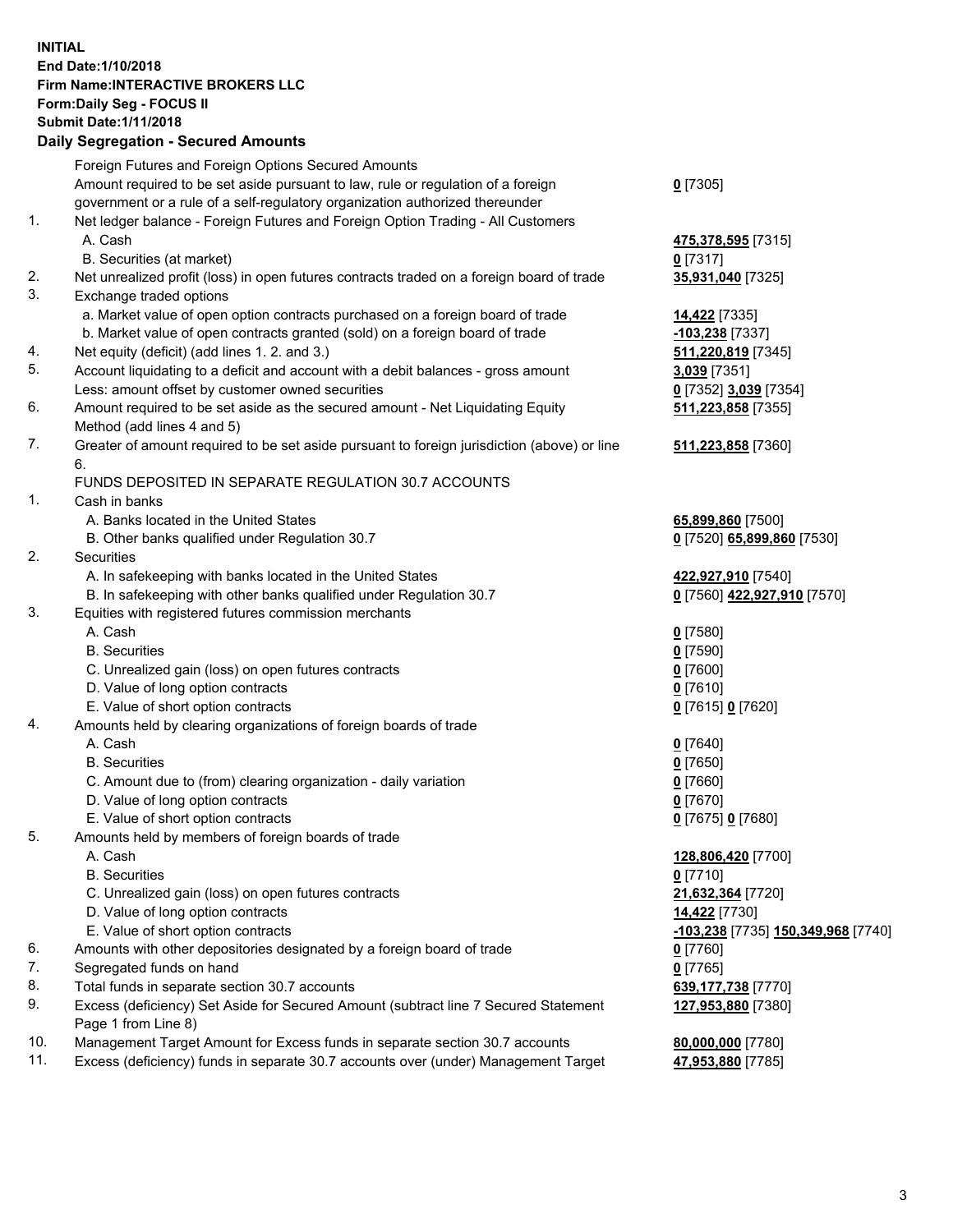**INITIAL End Date:1/10/2018 Firm Name:INTERACTIVE BROKERS LLC Form:Daily Seg - FOCUS II Submit Date:1/11/2018 Daily Segregation - Segregation Statement** SEGREGATION REQUIREMENTS(Section 4d(2) of the CEAct) 1. Net ledger balance A. Cash **4,536,147,984** [7010] B. Securities (at market) **0** [7020] 2. Net unrealized profit (loss) in open futures contracts traded on a contract market **-117,451,415** [7030] 3. Exchange traded options A. Add market value of open option contracts purchased on a contract market **230,237,150** [7032] B. Deduct market value of open option contracts granted (sold) on a contract market **-312,096,643** [7033] 4. Net equity (deficit) (add lines 1, 2 and 3) **4,336,837,076** [7040] 5. Accounts liquidating to a deficit and accounts with debit balances - gross amount **282,356** [7045] Less: amount offset by customer securities **0** [7047] **282,356** [7050] 6. Amount required to be segregated (add lines 4 and 5) **4,337,119,432** [7060] FUNDS IN SEGREGATED ACCOUNTS 7. Deposited in segregated funds bank accounts A. Cash **537,159,170** [7070] B. Securities representing investments of customers' funds (at market) **2,857,346,650** [7080] C. Securities held for particular customers or option customers in lieu of cash (at market) **0** [7090] 8. Margins on deposit with derivatives clearing organizations of contract markets A. Cash **22,862,822** [7100] B. Securities representing investments of customers' funds (at market) **1,200,227,909** [7110] C. Securities held for particular customers or option customers in lieu of cash (at market) **0** [7120] 9. Net settlement from (to) derivatives clearing organizations of contract markets **5,204,374** [7130] 10. Exchange traded options A. Value of open long option contracts **230,337,885** [7132] B. Value of open short option contracts **-312,254,508** [7133] 11. Net equities with other FCMs A. Net liquidating equity **0** [7140] B. Securities representing investments of customers' funds (at market) **0** [7160] C. Securities held for particular customers or option customers in lieu of cash (at market) **0** [7170] 12. Segregated funds on hand **0** [7150] 13. Total amount in segregation (add lines 7 through 12) **4,540,884,302** [7180] 14. Excess (deficiency) funds in segregation (subtract line 6 from line 13) **203,764,870** [7190] 15. Management Target Amount for Excess funds in segregation **155,000,000** [7194] **48,764,870** [7198]

16. Excess (deficiency) funds in segregation over (under) Management Target Amount Excess